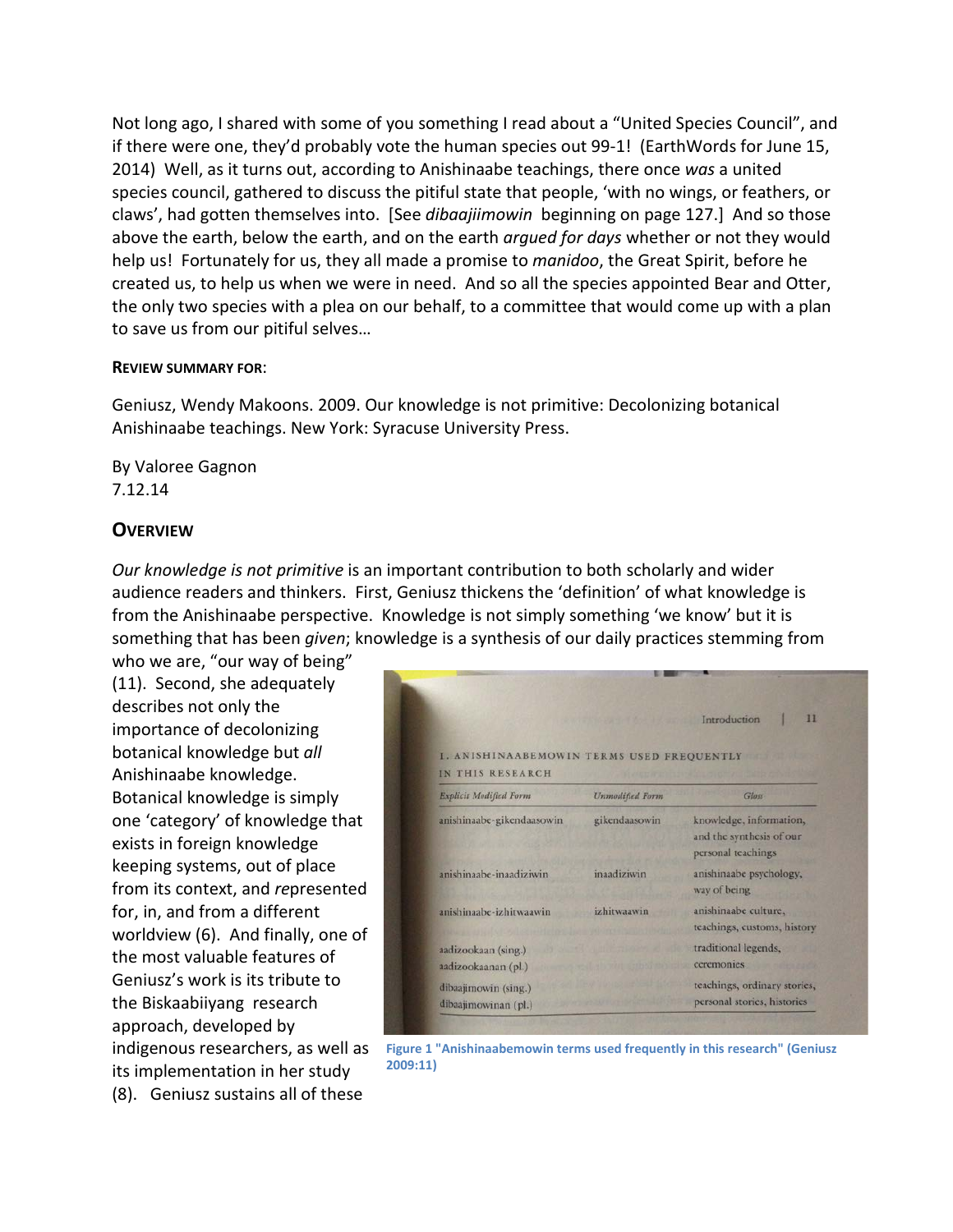features, interconnecting them throughout her text. In the following review summary, I will discuss each of these contributions and point to some of the important reading excerpts from the text for further understanding.

## *GAA-IZHI-ZHAWENDAAGOZIYANG* (THAT WHICH IS GIVEN TO US IN A LOVING WAY BY THE SPIRITS)

All *Anishinaabe - gikendaasowin* (Anishinaabe knowledge, information, and the synthesis of our personal teachings) is said to have been given to the Anishinaabe from *manidoog*, "the high spirits" and *Gichi-manidoo*, the Great Spirit (67). Because the subject of the text is 'botanical knowledge', I will begin with this interesting section on "Plants within Izhitwaawin" (52):

It should be noted that there are no words for "plant" or "botanical knowledge" in Anishinaabemowin, although there are names for different plants and various ways one can describe certain kinds of plants. There is a word for tree, *mitig*, but whether or not everything we think of as a "tree" in English falls into this category is a matter to be debated. Although one can describe wanting to know about how the Anishinaabeg use a mitig, the concept is alien to gikendaasowin because the use of trees and plants is not a category prescribed by gikendaasowin. Instead, there are things that one learns within the context of izhitwaawin, and these various things require learning about how to use, work with, and ask for the assistance of plants and trees. To make certain objects, such as shelters and canoes, or to prepare foods and medicines requires a certain amount of knowledge about working with plants and trees. There are also certain spiritual understandings about plants and trees that are necessary to participate in izhitwaawin. Therefore, although "plant knowledge" or "tree knowledge" are not terms that readily translate into Anishinaabemowin, having this knowledge is essential to many aspects of inaadiziwin and izhitwaawin. As will be explained, botanical knowledge is an integral part of inaadiziwin and the decolonizing process.

As I try to think about how to present additional information about *gaa-izhizhawendaagoziyang* here, I struggle. Instead, I have decided to make the "important reading excerpts" more lengthy in this section than the final two so that you can read, hear, and allow the author words to speak to you. This is important for many reasons but primarily because I am astonished in the new ways I can see after reading this work. (Keep figure 1 close while reading—it took me half way through the text before I didn't have to look at it anymore.) The majority points to reading chapter 2 but I wanted to outline what's there so you'll be tempted to read what interests you! (Available at MTU and KBIC library)

#### *Important reading excerpts:*

*Mashkiki (*medicine*) within Gikendaasowin* (53-55)

*Categories of animate and inanimate within inaadiziwin* (55-56)

*Enawendiwin*: *Our Relationships with all of Creation* (57-63)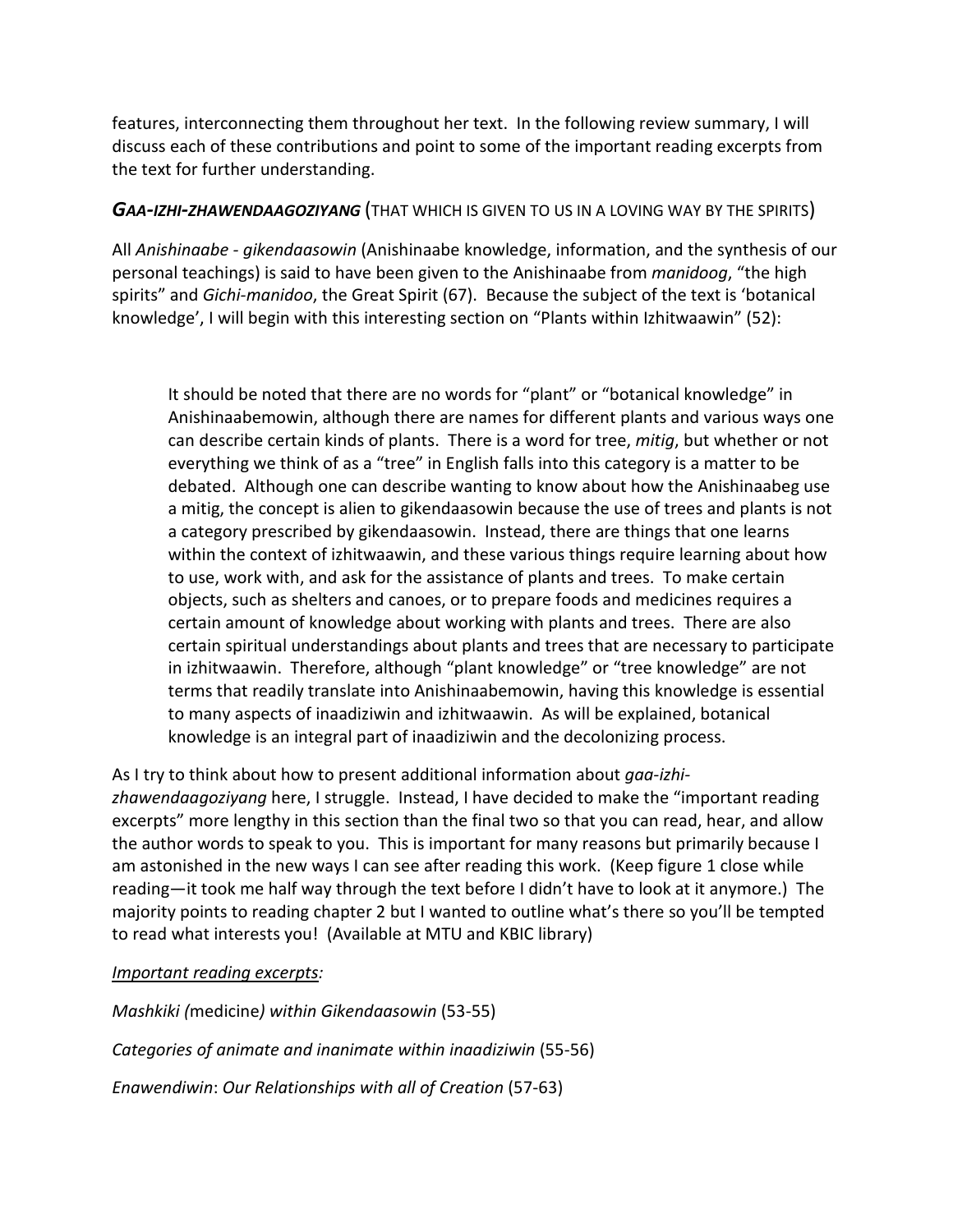This section provides a crucial viewpoint in which to see and explain our current problems concerning societal and environmental justice issues: *Permission for Gathering is not Always Given* (63-64)

### *Guarded versus public gikendaasowin* (64-66)

This section contains Nanabush's teachings (67), "The greatest lesson Nanabush imparted was how to learn.": *Gidendaasowin comes from the manidoog* (67-69); *from dreams* (68-69)*;* and *from animals* (69-70); and *does not come from random experimentation* (70-72)

This section contains a teaching story about trees and growing conditions (a man gets his head stuck in a bear skull and becomes lost; he finds his way by knowing, feeling trees, and habitats). Additionally, teachings are said to be a way to not just teach beings but to honor beings.: *Gikendaasowin is maintained through stories* (72-73); *through songs* (73-75), "sing about the cedar, and cedar does sing" (drum, flute); *through oral teachings* (75-79); *through apprenticeships* (79-80); *through personal notebooks* (80-83); and *through a recording system* (83-86)

## *Some gikendaasowin must be purchased* (86-88)

The following two stories are teachings for Anishinaabe children revealing how *Nookomis Giizhik* (Grandmother Cedar) and *Nimishoomis wiigwaas* (Grandfather Birch) came to be given to the Anishinaabe people by manidoog: *The Creation of Nookomis Giizhik* (Grandmother Cedar) (127); and *Nenabozho and the Animikiig* (Thunderbird) (136).

Balance and health (159)

**DECOLONIZING** *ANISHINAABE-GIKENDAASOWIN* (ANISHINAABE KNOWLEDGE, INFORMATION, AND THE SYNTHESIS OF OUR PERSONAL TEACHINGS)

Colonization has both destroyed and preserved native knowledge (3). The urgency of decolonizing knowledge is its reach into "Anishinaabe minds and our very beings" (2); colonization affects the way Anishinaabe see the world and themselves, seeing through the eyes of the colonizer (90). Geniusz's intent is to explore knowledge so that it may be "decolonized, reclaimed, and made useful to programs revitalizing Anishinaabe language and culture" (3). She has a substantial section on the history of Anishinaabe knowledge in the written record. She writes: "Gikendaasowin has been collected and *re*presented to the world for more than 170 years" (92). Beginning with documentation by early European explorers to the Americas, Geniusz then outlines published anthropological sources that had its beginnings with Bureau of American Ethnology (BAE) in 1879, followed by the American Anthropological Association in 1902, and the Wisconsin Archeological Society. Geniusz explains (22):

The BAE, and arguably its contemporary anthropological organizations given that they were also staffed and connected with those running the BAE, was an integral part of the mechanisms that supported the colonizing structures in North America. It was part of the federal government, and many of those working and researching for it were also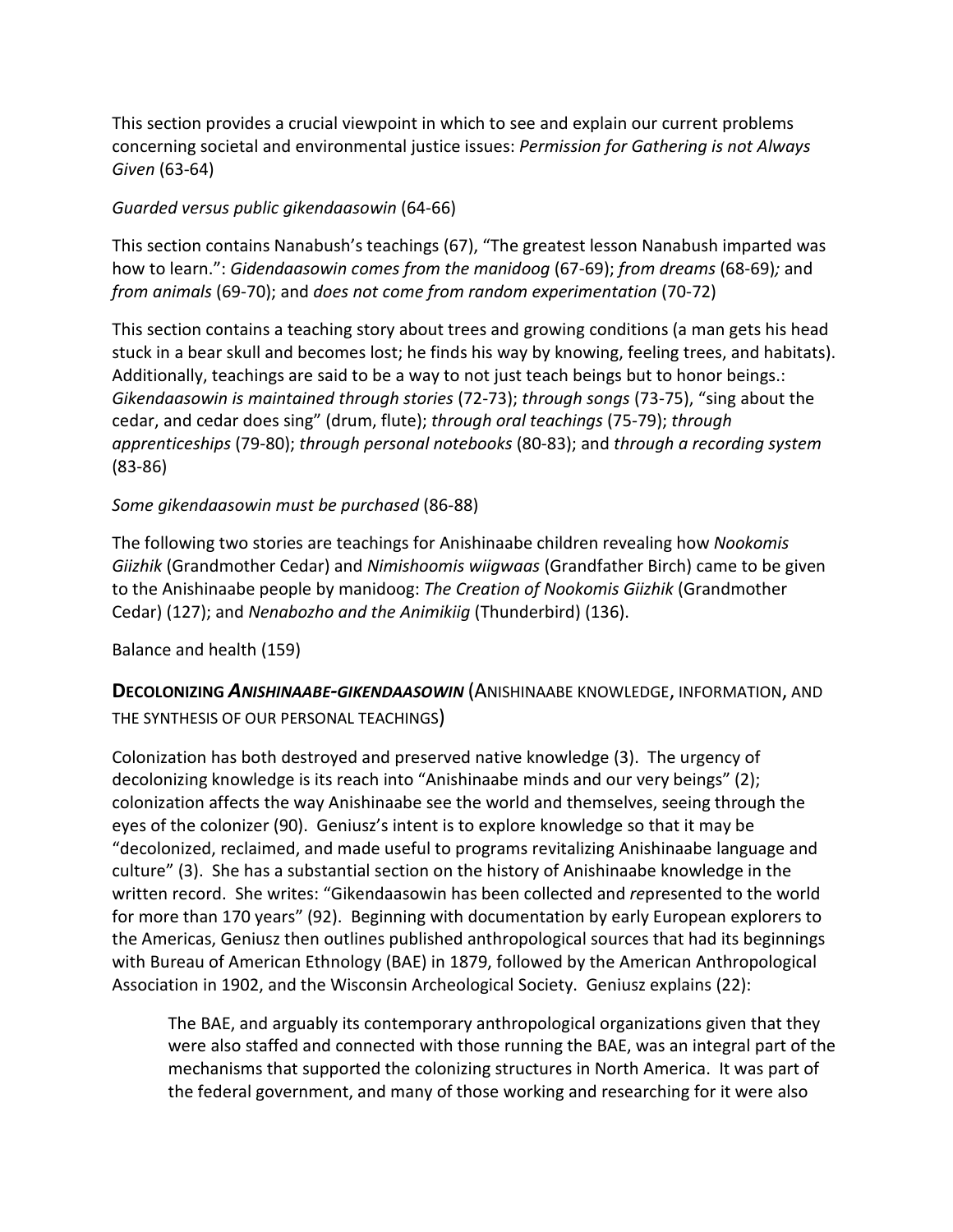personally connected to the subjugation and oppression of Indian peoples. The BAE's first director, Powell, had been a major of artillery in the Union Army during the Civil War (Judd 1967, 4). Although this position did not necessarily put him in armed engagement with Indian peoples, Powell still fought for the same colonizing force that did.

Four decades later, "ethno-botany" would become an established field of research and Geniusz outlines major contributors and sources of Anishinaabe botanical knowledge (37) in the ethnobotanical record. In reflection of the existing sources of Anishinaabe knowledge, Geniusz uses the following statement to assess colonization and the collecting of gikendaasowin (97- 98):

Through the colonization process, non-natives from all walks of life have become "experts" on certain indigenous peoples. Throughout history, criteria for being an "expert" on a particular group of indigenous people have not been very selective. … During this colonization, the world began to see these researchers, and not the [people] themselves, as experts on [the people's] knowledge.

Finally, on the documentation of Anishinaabe knowledge, Geniusz presents unpublished sources (34) and concludes with more recent sources (including Scott Herron's work and GLIFWC's *Plants Used by the Great Lakes Ojibwa* that many of you are familiar with). A major critique of many of the unpublished resources is that they exist behind locked doors and many miles away from Anishinaabe revitalization programs; and recent sources access through library databases by costly membership, only two examples of the problem of accessing this information (36-37).

Before I continue on the significance of decolonizing gikendaasowin, it is important to distinguish the difference between sacred (guarded) knowledge versus everyday knowledge according to the author. In the Anishinaabe culture, Geniusz speaks to the decolonization of everyday knowledge because this knowledge "belongs to the people" (65), "knowledge that every Anishinaabe needs to know for survival and in order to participate in Anishinaabeinaadiziwin [Anishinaabe psychology, way of being] and Anishinaabe-izhitwaawin [Anishinaabe culture, teachings, customs, history]" (10, 64-66).

There a number of key features distinguishing 'colonized' texts and documents, and indeed, the author talks about 'varying degrees' of colonized resources throughout the text; I'll just point to a few. First, very little attribution is given to the providers of this information except to outside 'experts' (33). In many works, not only is an individual source not named, but most do not even name an Anishinaabe group or region; the source is identified as "Indians" (16). Second, as explained more fully below in the explanation of Biskaabiiyang, colonized texts lack *context* (19). Anishinaabe knowledge is rich in *aadizookaanan* and *dibaajimowinan* (traditional legends, ceremonies, and teachings, ordinary stories, personal stories, histories). From the Anishinaabe worldview, *gikendaasowin*, *inaadiziwin*, and *izhitwaawin* are all interconnected and cannot be separated (57), or presented as so (6). It is the presentation of knowledge, narrowly defined fields of study, categories, and information (6), that poses extremely problematic (13): "Most of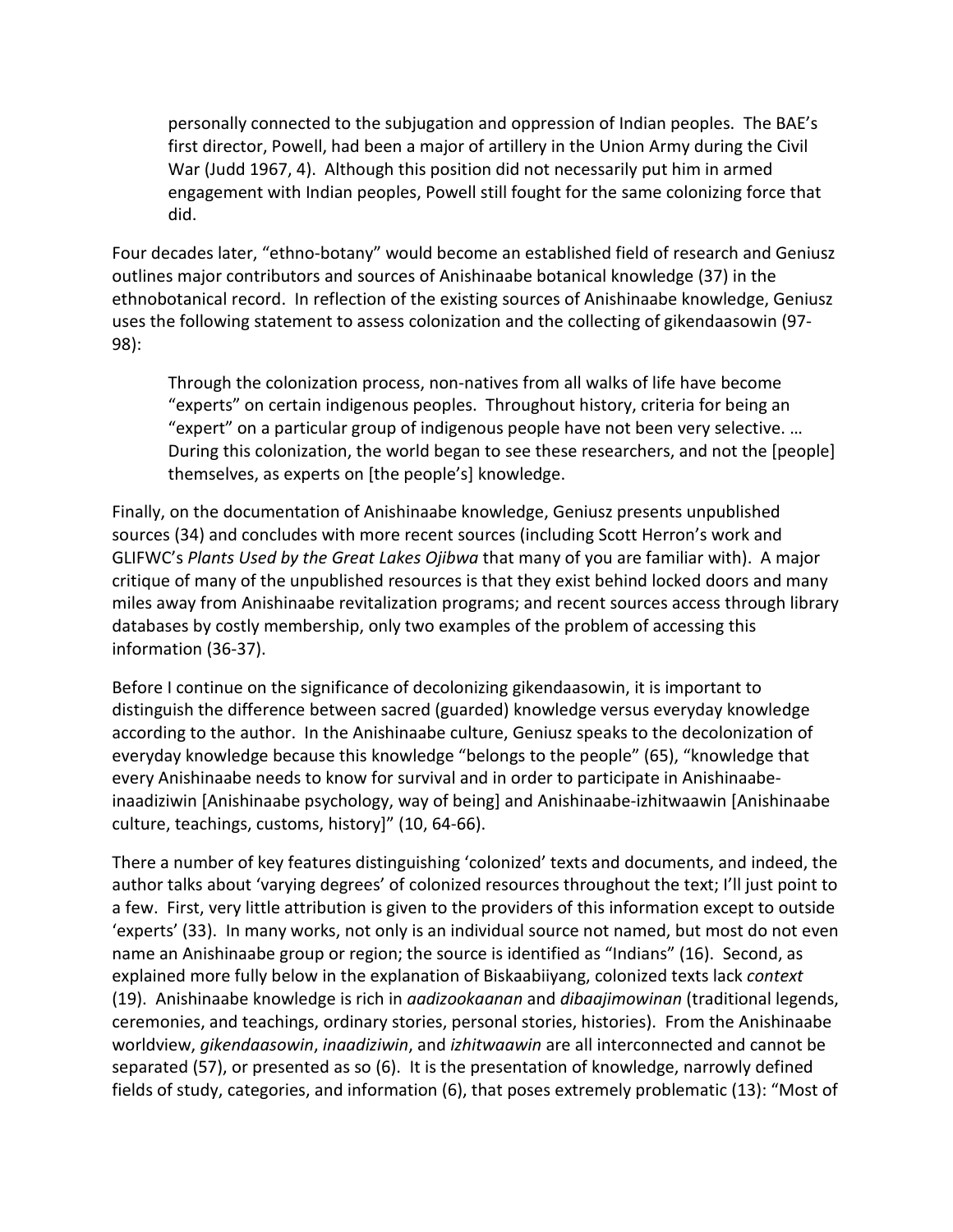these texts present information according the philosophies, cosmologies, and knowledgekeeping system of the colonizers, which are alien to those of izhitwaawin." For example, a plant's physical properties cannot be separated from its spiritual properties (80). Colonized documents also include presenting information as if it exists in *past* (32). And finally, one of the most damaging aspects of colonized texts is degrading statements about the Anishinaabe and their culture (33). The author sees this aspect as one of the most motivating features to decolonize existing resources as an Anishinaabe encountering this degradation may chose to no longer seek out Anishinaabe knowledge and culture.

### *Important reading excerpts:*

Anishinaabe botanical knowledge documentation in the written record (14-49)

# **ABOUT THE** *BISKAABIIYANG* (RETURNING TO OURSELVES) **RESEARCH METHODOLOGY**

A key component of decolonization is approaching research in ways that reflect Anishinaabeinaadiziwin (Anishinaabe psychology and way of being) in order to reclaim Anishinaabe knowledge. The Biskaabiiyang approach to research was developed by indigenous scholars beginning with the Maori people (Smith 1999, 183). In 2003, developed by students with the help of elders, the Indigenous Knowledge/Philosophy Program of the Seven Generations Education Institute began decolonizing research methodologies for the Anishinaabe (9). Genuisz writes (12):

Use of the first person is an important difference between Biskaabiiyang and other research methodologies. Biskaabiiyang approaches to research begin with the Anishinaabe researcher, who must look at his or her own life and how he or she has been personally colonized in order to conduct research from the standpoint of Anishinaabe-inaadiziwin.

Geniusz states that "for the survival for Anishinaabe people and culture", this is "the most crucial part of Biskaabiiyang research methodologies" (9). She continues explaining Biskaabiiyang methodology (12):

Rather than assuming an unbiased stance to research, a researcher using Biskaabiiyang approaches to research submerges him or herself within Anishinaabe-inaadiziwin and Anishinaabe-izhitwaawin, the very things that he or she is researching. From this position, the Anishinaabe research must acknowledge his or her personal connection to the research he or she is conducting because the protocols of Anishinaabe-izhitwaawin require that one always explain his or her personal and intellectual background whenever he or she shares an aadizookaan or dibaajimowin. To do otherwise takes credibility away from the information presented and insults those who gave that Anishinaabe those teachings.